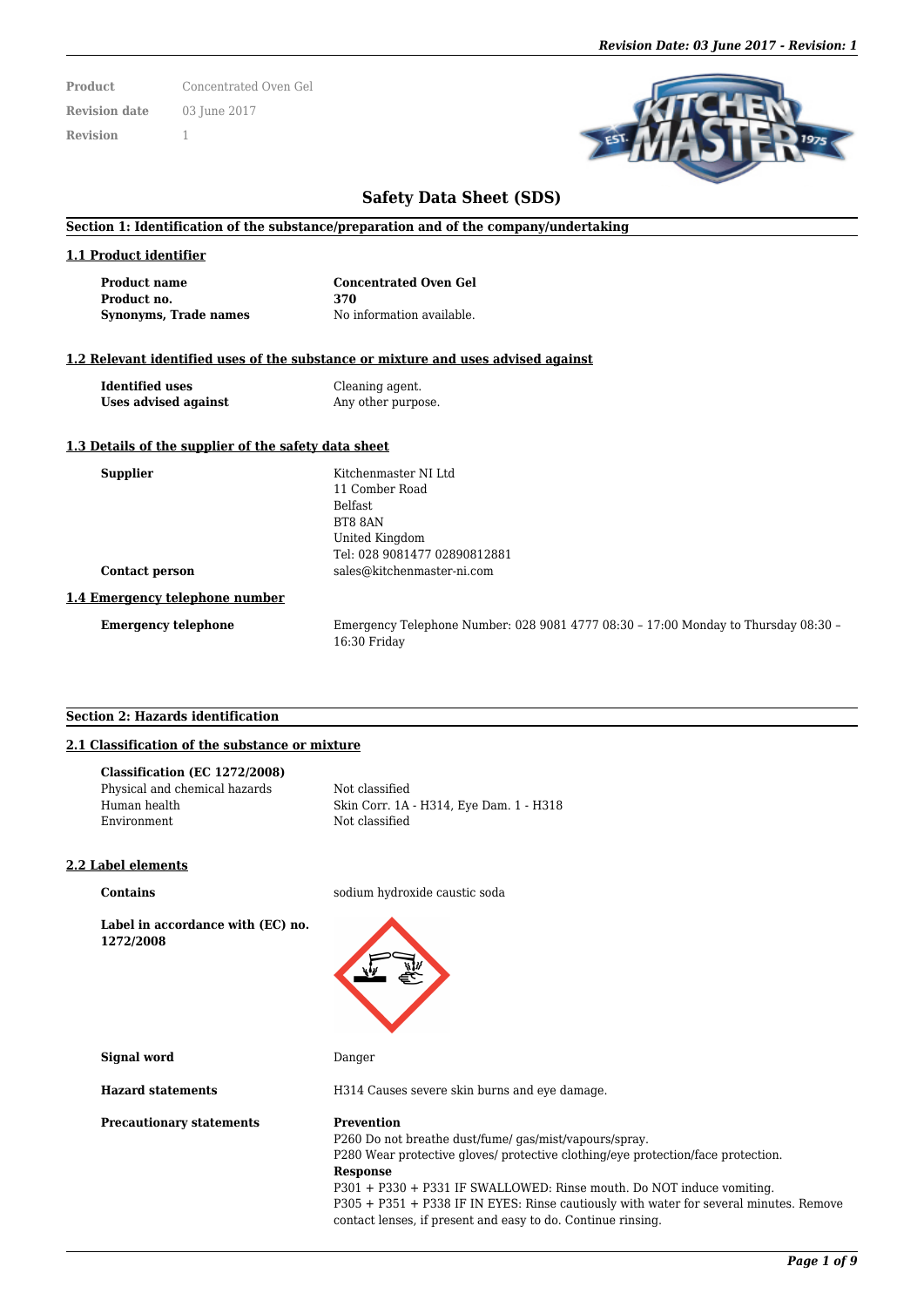P310 Immediately call a POISON CENTER or doctor/physician. P303 + P361 + P353 IF ON SKIN (or hair): Remove/Take off immediately all contaminated clothing. Rinse skin with water/ shower.

#### **2.3 Other hazards**

None known.

### **Section 3: Composition/identification of ingredients**

# **3.1 Substance**

Not applicable.

### **3.2 Mixtures**

| <b>Name</b>                                                                                                                                | <b>Product identifier</b>               | Reg. EU 1272/2008                                          | $\frac{9}{0}$ |
|--------------------------------------------------------------------------------------------------------------------------------------------|-----------------------------------------|------------------------------------------------------------|---------------|
| sodium hydroxide caustic soda                                                                                                              | CAS-No.: 1310-73-2<br>EC No.: 215-185-5 | Skin Corr. 1A - H314                                       | 10-30%        |
| Cellulose, 2-hydroxyethyl ether<br>Hydroxy Ethyl Cellulose Hydroxyethyl<br>cellulose NATROSOL hydroxyethyl<br>ether; hydroxyethylcellulose | CAS-No.: 9004-62-0<br>EC No.:           | Skin Irrit.2 - H315, Eye Irrit.2A - H319, STOT SE 3 - H335 | 1-10%         |
| <b>Cellulose</b>                                                                                                                           | CAS-No.: 9004-34-6<br>EC No.: 232-674-9 |                                                            | $0.1 - 1\%$   |
| propan-2-ol                                                                                                                                | CAS-No.: 67-63-0<br>EC No.: 200-661-7   | Eye Irrit.2A - H319, Flam. Lig 2- H225, STOT SE 3 - H336   | $0.1 - 1\%$   |

The full text for all hazard statements are displayed in section 16.

**Composition comments** The data shown are in accordance with the latest EC Directives.

# **Section 4: First aid measures**

#### **4.1 Description of first aid measures**

| <b>General information</b> | Provide general first aid, rest, warmth and fresh air. As a general rule, in case of doubt or if<br>symptoms persist, always call a doctor. Seek medical attention for all burns and eye injuries,<br>regardless how minor they may seem. First aid personnel must be aware of own risk during<br>rescue. |
|----------------------------|-----------------------------------------------------------------------------------------------------------------------------------------------------------------------------------------------------------------------------------------------------------------------------------------------------------|
| <b>Inhalation</b>          | Remove person to fresh air and keep comfortable for breathing. If not breathing, give<br>artificial respiration. If breathing is difficult, give oxygen. Seek medical attention.                                                                                                                          |
| Ingestion                  | If this product is ingested, remove victim immediately from source of exposure. Rinse mouth<br>thoroughly. Do not induce vomiting. Provide fresh air, warmth and rest. Get medical<br>attention. Never give anything by mouth to an unconscious person.                                                   |
| Skin contact               | Remove victim immediately from source of exposure. Remove contaminated clothing, shoes<br>and jewelry and wash before reuse. Wash the skin immediately with water. Obtain medical<br>attention if irritation persists or if blistering occurs.                                                            |
| Eve contact                | Do not rub eye. If this product contacts the eyes, gently flush eyes with water for at least<br>fifteen (15) minutes, lifting the upper and lower evelids occasionally. Remove contact lenses<br>if present and easy to do so. Avoid contaminating unaffected eye. Seek medical attention.                |

### **4.2 Most important symptoms and effects, both acute and delayed**

| <b>General information</b> | The severity of the symptoms described will vary dependent on the concentration and the   |  |
|----------------------------|-------------------------------------------------------------------------------------------|--|
|                            | length of exposure.                                                                       |  |
| <b>Inhalation</b>          | Inhalation of mist or vapor may cause respiratory tract irritation.                       |  |
| Ingestion                  | May cause chemical burns in mouth and throat. May cause severe internal injury.           |  |
| Skin contact               | Corrosive. Cause severe skin burns.                                                       |  |
| Eye contact                | Extreme irritation of eyes and mucous membranes, including burning and tearing. Corrosive |  |
|                            | to eyes.                                                                                  |  |

#### **4.3 Indication of any immediate medical attention and special treatment needed**

Notes to the physician Treat symptomatically.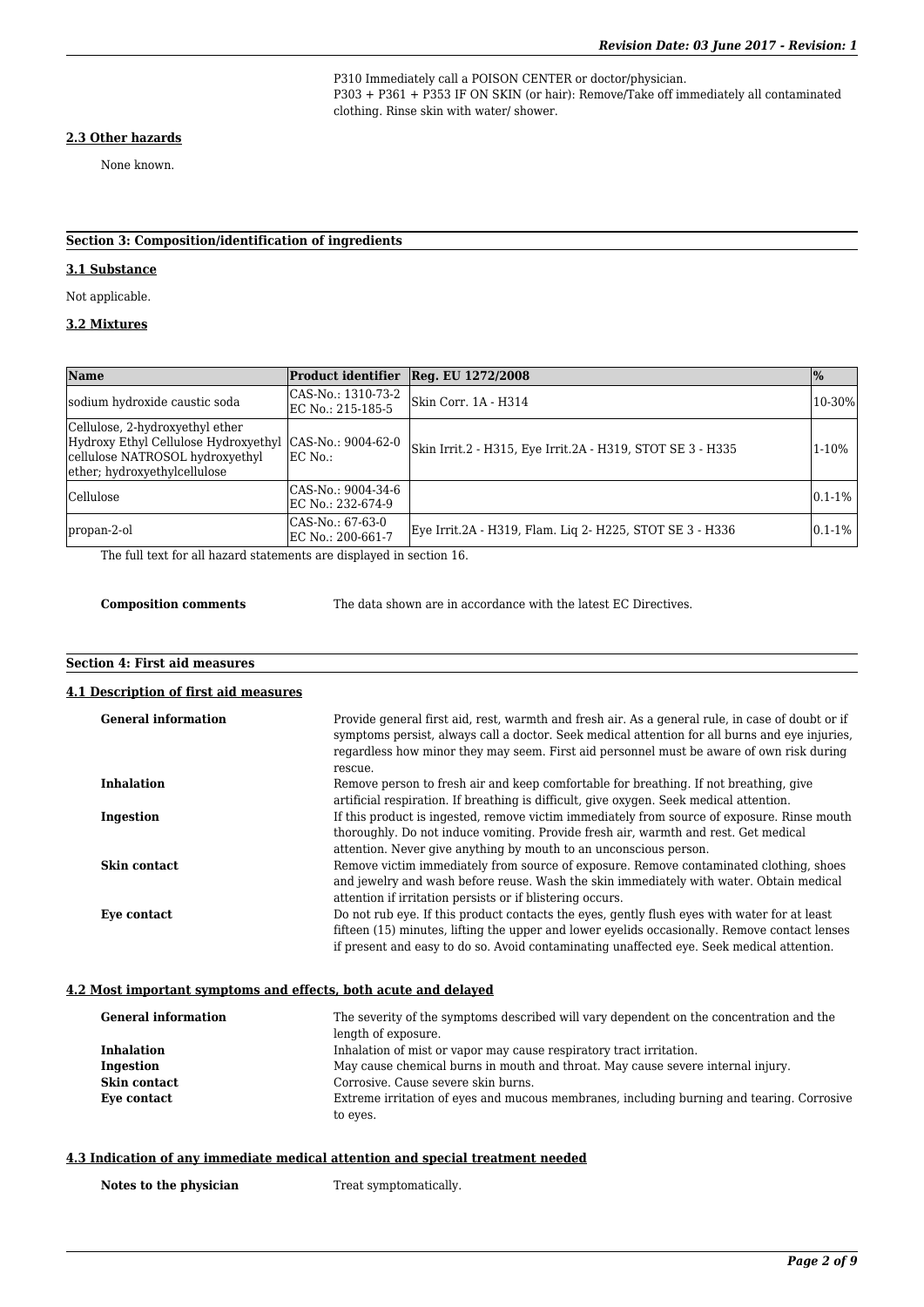# **Section 5: Fire-fighting measures**

### **5.1 Extinguishing media**

| <b>Extinguishing media</b>     | Use fire-extinguishing media appropriate for surrounding materials. |
|--------------------------------|---------------------------------------------------------------------|
| Unsuitable extinguishing media | None noted.                                                         |

### **5.2 Special hazards arising from the substance or mixture**

| <b>Hazardous combustion products</b> |                                                             | When heated, toxic and corrosive vapours/gases may be formed. During fire, toxic gases (CO,<br>CO <sub>2</sub> ) are formed.                                                                                                                                                                                                                                                                                   |
|--------------------------------------|-------------------------------------------------------------|----------------------------------------------------------------------------------------------------------------------------------------------------------------------------------------------------------------------------------------------------------------------------------------------------------------------------------------------------------------------------------------------------------------|
|                                      | Unusual fire & explosion hazards<br><b>Specific hazards</b> | Flammable hydrogen can form when the product contacts metals.<br>Fire creates: Carbon monoxide (CO). Carbon dioxide (CO2).                                                                                                                                                                                                                                                                                     |
|                                      | 5.3 Advice for firefighters                                 |                                                                                                                                                                                                                                                                                                                                                                                                                |
|                                      | Special fire fighting procedures                            | If possible, fight fire from protected position. Avoid breathing fire vapours. Ventilate closed<br>spaces before entering them. Containers close to fire should be removed immediately or<br>cooled with water if safe to do so.                                                                                                                                                                               |
|                                      |                                                             | <b>Protective equipment for firefighters</b> Fire-fighters should wear appropriate protective equipment and self-contained breathing<br>apparatus (SCBA) with a full face-piece operated in positive pressure mode. Clothing for fire-<br>fighters (including helmets, protective boots and gloves) conforming to European standard<br>EN 469 will provide a basic level of protection for chemical incidents. |

### **Section 6: Accidental release measures**

### **6.1 Personal precautions, protective equipment and emergency procedures**

| <b>Personal precautions</b><br>For emergency responders  | Wear protective clothing as described in Section 8 of this safety data sheet. Provide<br>adequate ventilation. Eliminate all sources of ignition. Avoid inhalation of vapours and<br>contact with skin and eyes. In case of inadequate ventilation, use respiratory protection. Do<br>not touch or walk through spilled material. If necessary evacuate surrounding areas.<br>Follow safe handling advice and personal protective equipment recommendations for normal<br>use of product. |
|----------------------------------------------------------|-------------------------------------------------------------------------------------------------------------------------------------------------------------------------------------------------------------------------------------------------------------------------------------------------------------------------------------------------------------------------------------------------------------------------------------------------------------------------------------------|
| <b>6.2 Environmental precautions</b>                     |                                                                                                                                                                                                                                                                                                                                                                                                                                                                                           |
| <b>Environmental precautions</b>                         | Do not discharge onto the ground or into water courses.                                                                                                                                                                                                                                                                                                                                                                                                                                   |
| 6.3 Methods and material for containment and cleaning up |                                                                                                                                                                                                                                                                                                                                                                                                                                                                                           |
| Spill clean up methods                                   | Stop leak if possible without risk Ventilate and evacuate the area. Eliminate all ignition<br>sources. DO NOT touch spilled material! When dealing with a spillage, wear necessary<br>protective equipment.<br>Absorb spillage with non-combustible, inert absorbent material. Ensure that waste and<br>contaminated materials are collected and removed from the work area as soon as possible in<br>a suitably labelled container. Wash thoroughly after dealing with a spillage.       |
| <b>6.4 Reference to other sections</b>                   |                                                                                                                                                                                                                                                                                                                                                                                                                                                                                           |
| Reference to other sections                              | See section 1 for emergency contact. For personal protection, see section 8. For waste<br>disposal, see section 13.                                                                                                                                                                                                                                                                                                                                                                       |
| <b>Section 7: Handling and storage</b>                   |                                                                                                                                                                                                                                                                                                                                                                                                                                                                                           |
| 7.1 Precautions for safe handling                        |                                                                                                                                                                                                                                                                                                                                                                                                                                                                                           |
| <b>Handling</b>                                          | Read and follow manufacturer's recommendations. Use proper personal protection when<br>handling (refer to Section 8). Do not handle broken packages without protective equipment.<br>Do not use contact lenses.                                                                                                                                                                                                                                                                           |

Keep away from heat, sparks and open flame. Avoid spilling, skin and eye contact. Do not eat, drink or smoke when using the product. Wash thoroughly after handling.

## **7.2 Conditions for safe storage, including any incompatibilities**

| <b>Storage precautions</b> | Keep upright, locked up and out of reach of children. Keep the product in its original     |
|----------------------------|--------------------------------------------------------------------------------------------|
|                            | container. Store in cool dry areas away from direct sunlight or sources of ignition. Store |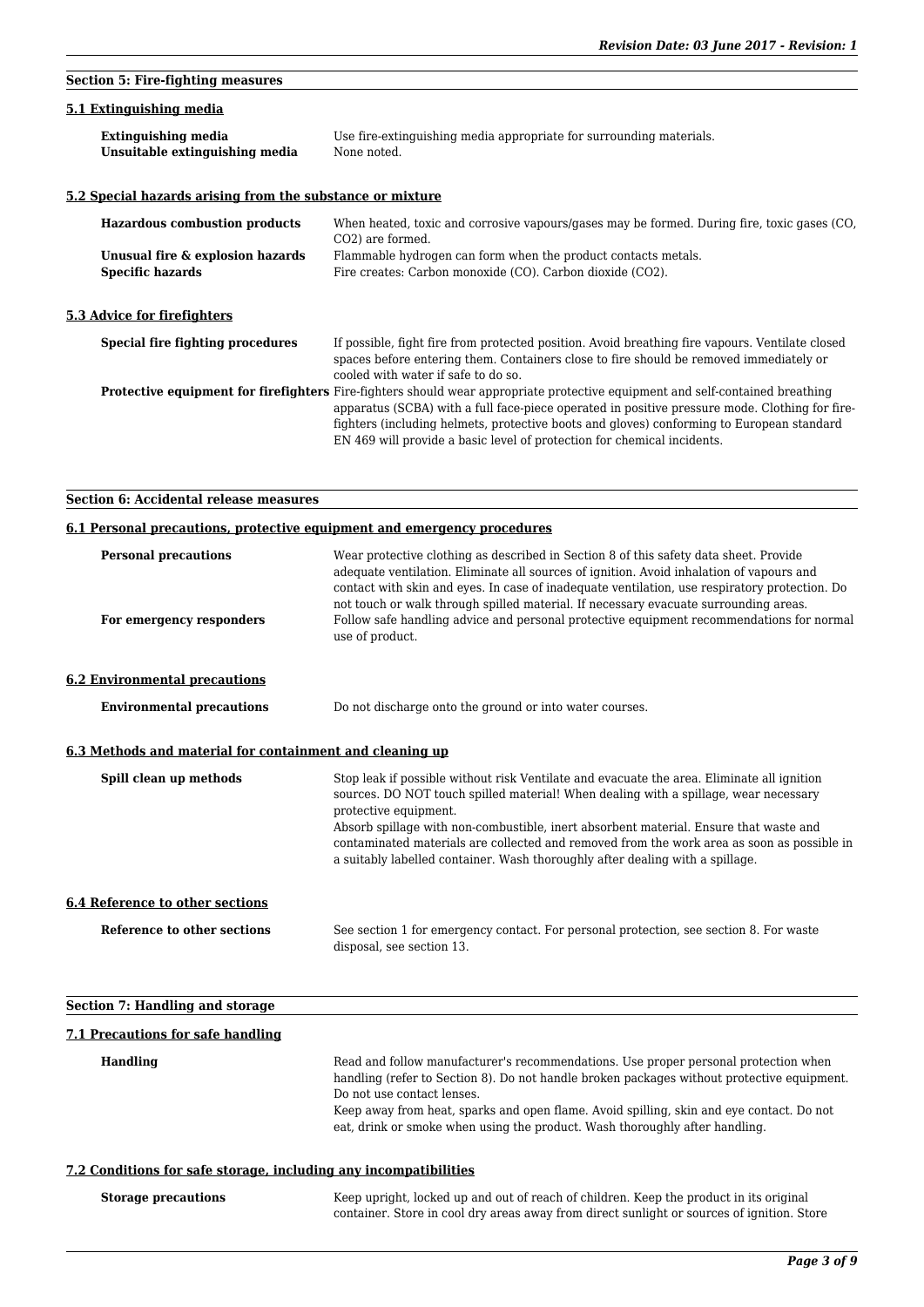**Storage class** Corrosive storage.

#### **7.3 Specific end use(s)**

**Specific end use(s)** The identified uses for this product are detailed in Section 1.2. Usage description **Use only according to directions.** Replace and tighten cap after use.

separate from other products which react with acids and strong oxidising agents.

#### **Section 8: Exposure controls/Personal protection**

#### **8.1 Control parameters**

| Component                     | <b>STD</b> |           | TWA (8 Hrs)                      |           | STEL (15mins)                       | <b>Notes</b>          |
|-------------------------------|------------|-----------|----------------------------------|-----------|-------------------------------------|-----------------------|
| sodium hydroxide caustic soda | OEL        |           |                                  |           | $2 \text{ mg/m}^3$                  |                       |
| sodium hydroxide caustic soda | <b>WEL</b> |           |                                  |           | $2 \text{ mg/m}^3$                  |                       |
| <b>Cellulose</b>              | OEL        |           | $10 \text{ mg/m}^3$              |           | $20 \text{ mg/m}^3$                 | Total inhalable dust. |
| <b>Cellulose</b>              | <b>OEL</b> |           | $4 \text{ mg/m}^3$               |           |                                     | Respirable dust.      |
| <b>Cellulose</b>              | <b>WEL</b> |           | 10 inhalable aerosol<br>$mq/m^3$ |           | 20 inhalable<br>aerosol<br>$mq/m^3$ | Inhalable aerosol.    |
| <b>Cellulose</b>              | <b>WEL</b> |           | 4 respirable aerosol<br>$mq/m^3$ |           |                                     | Respirable aerosol.   |
| propan-2-ol                   | OEL        | $200$ ppm |                                  | $400$ ppm |                                     | Sk                    |
| propan-2-ol                   | <b>WEL</b> | $400$ ppm | 999 mg/m <sup>3</sup>            | $500$ ppm | $1250 \; \text{mg/m}^3$             |                       |

**Ingredient comments** OEL - Occulational Exposure Limit - Ireland, Occupational Exposure Limits 2016. WEL - Workplace Exposure Limits - EH40/2005 Workplace exposure limits.

#### **8.2 Exposure Controls**

#### **Protective equipment**

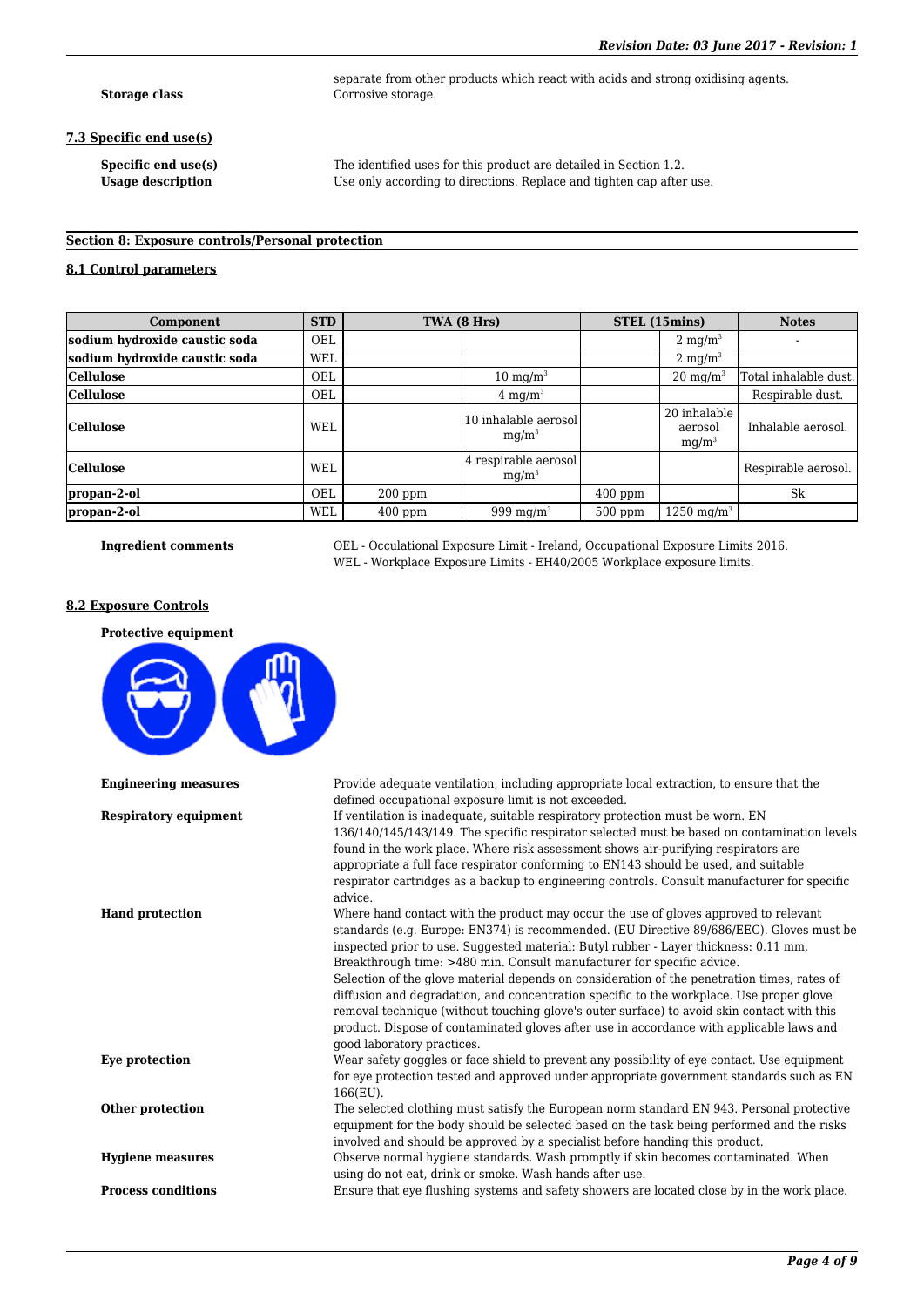# **Section 9: Physical and chemical properties**

### **9.1 Information on basic physical and chemical properties**

| Appearance<br>Colour<br>Odour                     | Liquid.<br>Red.<br>No information available. |
|---------------------------------------------------|----------------------------------------------|
| Odour threshold - lower                           | No information available.                    |
| Odour threshold - upper                           | No information available.                    |
| pH-Value, Conc. Solution                          | 14.00                                        |
| pH-Value, Diluted solution                        | No information available.                    |
| <b>Melting point</b>                              | No information available.                    |
| Initial boiling point and boiling<br>range        | No information available.                    |
| <b>Flash point</b>                                | No information available.                    |
| <b>Evaporation rate</b>                           | No information available.                    |
| <b>Flammability state</b>                         | No information available.                    |
| Flammability limit - lower(%)                     | No information available.                    |
| Flammability limit - upper(%)                     | No information available.                    |
| Vapour pressure                                   | No information available.                    |
| Vapour density (air=1)                            | No information available.                    |
| <b>Relative density</b>                           | $1.10 - (+ 0.02)$                            |
| <b>Bulk density</b>                               | No information available.                    |
| <b>Solubility</b>                                 | Soluble in water.                            |
| <b>Decomposition temperature</b>                  | No information available.                    |
| Partition coefficient; n-<br><b>Octanol/Water</b> | No information available.                    |
| Auto ignition temperature (°C)                    | No information available.                    |
| <b>Viscosity</b>                                  | No information available.                    |
| <b>Explosive properties</b>                       | Not classified as explosive.                 |
| <b>Oxidising properties</b>                       | No information available.                    |
| 9.2 Other information                             |                                              |
| Molecular weight                                  | No information available.                    |
| Volatile organic compound                         | No information available.                    |
| <b>Other information</b>                          | None noted.                                  |

# **Section 10: Stability and reactivity**

# **10.1 Reactivity**

**Reactivity** Reaction with: Acids oxidising agents. Reactive with metals.

### **10.2 Chemical stability**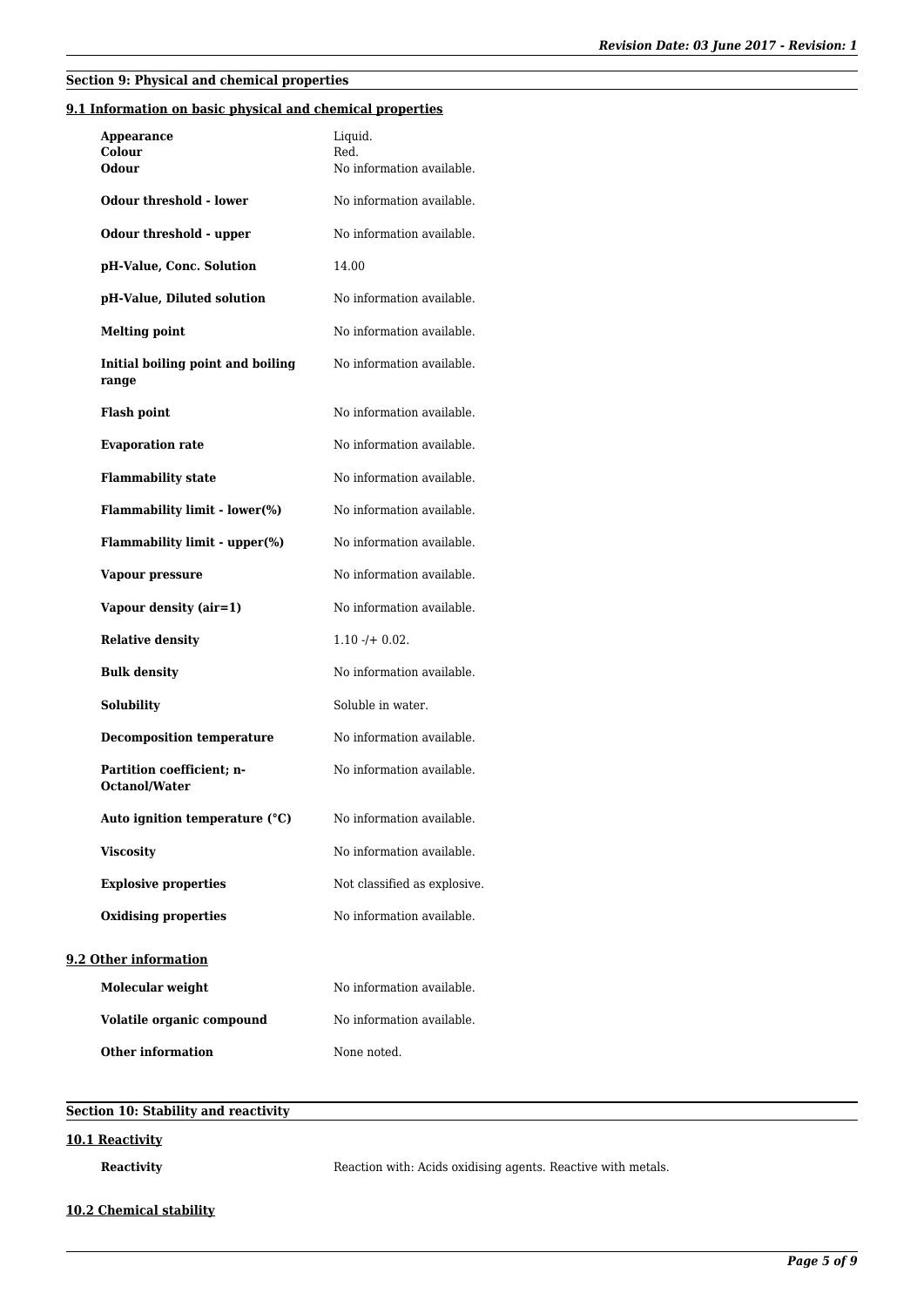**Stability** Stable under normal temperature conditions and recommended use.

| 10.3 Possibility of hazardous reactions |                                                                                                                                                 |
|-----------------------------------------|-------------------------------------------------------------------------------------------------------------------------------------------------|
| <b>Hazardous reactions</b>              | For information on hazardous reactions see section 10.1. Attacks metals liberating<br>flammable Hydrogen gas.                                   |
| <b>Hazardous polymerisation</b>         | Will not polymerise.                                                                                                                            |
| <b>Polymerisation description</b>       | Not applicable.                                                                                                                                 |
|                                         |                                                                                                                                                 |
| <b>10.4 Conditions to Avoid</b>         |                                                                                                                                                 |
| <b>Conditions to avoid</b>              | Avoid excessive heat for prolonged periods of time. Avoid extreme temperatures and storing<br>in large quantities and for long periods of time. |
| 10.5 Incompatible materials             |                                                                                                                                                 |
| Materials to avoid                      | Do not mix with other chemicals unless listed on directions. Keep away from acids and<br>oxidants. Corrosive to metals.                         |
| 10.6 Hazardous decomposition products   |                                                                                                                                                 |

**Hazardous decomposition products** Thermal decomposition or combustion may liberate carbon oxides and other harmful gases or vapors.

# **Section 11: Toxicological information**

# **11.1 Information on toxicological effects**

| <b>Toxicological information</b>                    | No toxicological information for the overall finished product.                                        |
|-----------------------------------------------------|-------------------------------------------------------------------------------------------------------|
| <b>Acute toxicity (Oral LD50)</b>                   | SODIUM HYDROXIDE: 325 mg/kg bw (Rabbit).                                                              |
| <b>Acute toxicity (Dermal LD50)</b>                 | SODIUM HYDROXIDE: 1350 mg/kg (Rabbit).                                                                |
| <b>Acute toxicity (Inhalation LD50)</b>             | No information available.                                                                             |
|                                                     |                                                                                                       |
| Serious eye damage/irritation                       | Severe to Corrosive.                                                                                  |
| <b>Skin corrosion/irritation</b>                    | No information available.                                                                             |
| <b>Respiratory sensitisation</b>                    | No information available.                                                                             |
| <b>Skin sensitisation</b>                           | No information available.                                                                             |
|                                                     |                                                                                                       |
| Germ cell mutagenicity                              | No information available.                                                                             |
|                                                     |                                                                                                       |
| Carcinogenicity                                     | No information available.                                                                             |
|                                                     |                                                                                                       |
| Specific target organ toxicity - Single exposure:   |                                                                                                       |
| <b>STOT - Single exposure</b>                       | No information available.                                                                             |
| Specific target organ toxicity - Repeated exposure: |                                                                                                       |
|                                                     |                                                                                                       |
| <b>STOT - Repeated exposure</b>                     | No information available.                                                                             |
|                                                     |                                                                                                       |
| <b>Inhalation</b>                                   | Inhalation of mist or vapor may cause respiratory tract irritation.                                   |
| Ingestion                                           | May cause chemical burns in mouth and throat. May cause severe internal injury.                       |
| Skin contact                                        | Corrosive. Cause severe skin burns.                                                                   |
| Eye contact                                         |                                                                                                       |
|                                                     | Extreme irritation of eyes and mucous membranes, including burning and tearing. Corrosive<br>to eyes. |
| <b>Waste management</b>                             | When handling waste, consideration should be made to the safety precautions applying to               |
|                                                     | handling of the product.                                                                              |
|                                                     |                                                                                                       |
| <b>Routes of entry</b>                              | No information available.                                                                             |
| <b>Target organs</b>                                | Eyes, skin, digestive system, respiratory system.                                                     |
|                                                     |                                                                                                       |
| <b>Aspiration hazards:</b>                          | No information available.                                                                             |
| <b>Reproductive toxicity:</b>                       | No information available.                                                                             |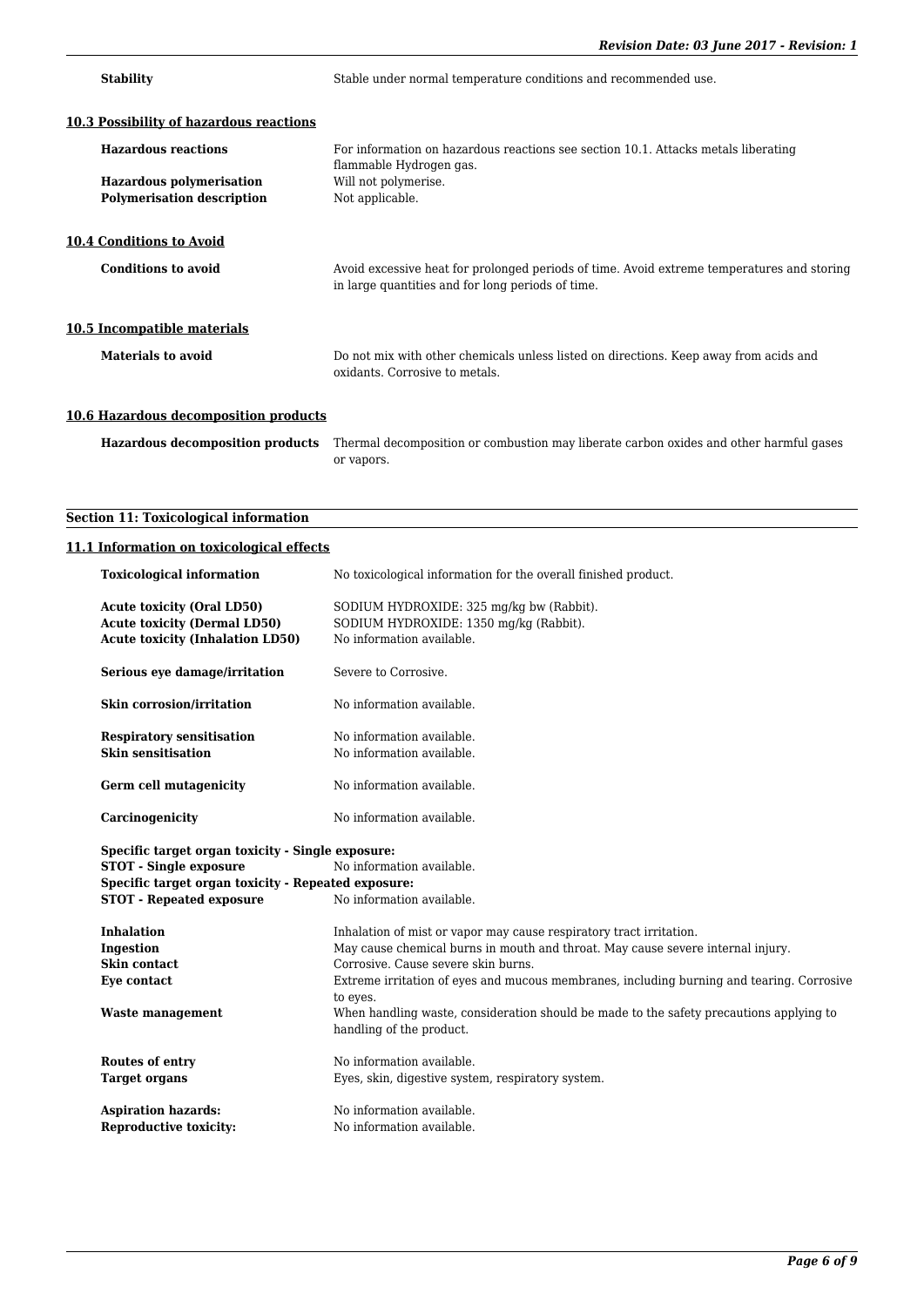# **Acute toxicity - Fish** SODIUM HYDROXIDE: LC50 96 hours 45.4 mg/l Onchorhynchus mykiss (Rainbow trout). **Acute toxicity - Aquatic invertebrates** SODIUM HYDROXIDE: LC50 96 hours 45.4 mg/l Onchorhynchus mykiss (Rainbow trout). Acute toxicity - Aquatic plants No information available. Acute toxicity - Microorganisms No information available. **Chronic toxicity - Fish** No information available. **Chronic toxicity - Aquatic invertebrates** No information available. **Chronic toxicity - Aquatic plants** No information available. **Chronic toxicity - Microorganisms** No information available. **Ecotoxicity** The product is not classified as environmentally hazardous. However, this does not exclude the possibility that large or frequent spills can have a harmful or damaging effect on the environment. **Eco toxilogical information** No ecological toxicity available on the overall finished product. **12.2 Persistence and degradability Degradability** The degradability of the product has not been stated. **Biological oxygen demand** No information available. **Chemical oxygen demand** No information available. **12.3 Bioaccumulative potential Bioaccumulative potential** No data available on bioaccumulation. **Bioacculmation factor** No information available. **Partition coefficient; n-Octanol/Water** No information available. **12.4 Mobility in soil Mobility** Soluble in water. **12.5 Results of PBT and vPvB assessment Results of PBT and vPvB assessment** The product does not contain any PBT or vPvB Substances. **12.6 Other adverse effects Other adverse effects** None known. **Section 13: Disposal considerations Waste management** When handling waste, consideration should be made to the safety precautions applying to handling of the product. **13.1 Waste treatment methods Disposal methods** Dispose of waste and residues in accordance with local authority requirements. **Section 14: Transport information 14.1 UN number UN no. (ADR)** UN1824 **UN no. (IMDG)** UN1824 **UN no. (IATA)** UN1824 **14.2 UN proper shipping name ADR proper shipping name** SODIUM HYDROXIDE SOLUTION **IMDG proper shipping name** SODIUM HYDROXIDE SOLUTION **IATA proper shipping name** SODIUM HYDROXIDE SOLUTION

**Section 12: Ecological information**

**12.1 Toxicity**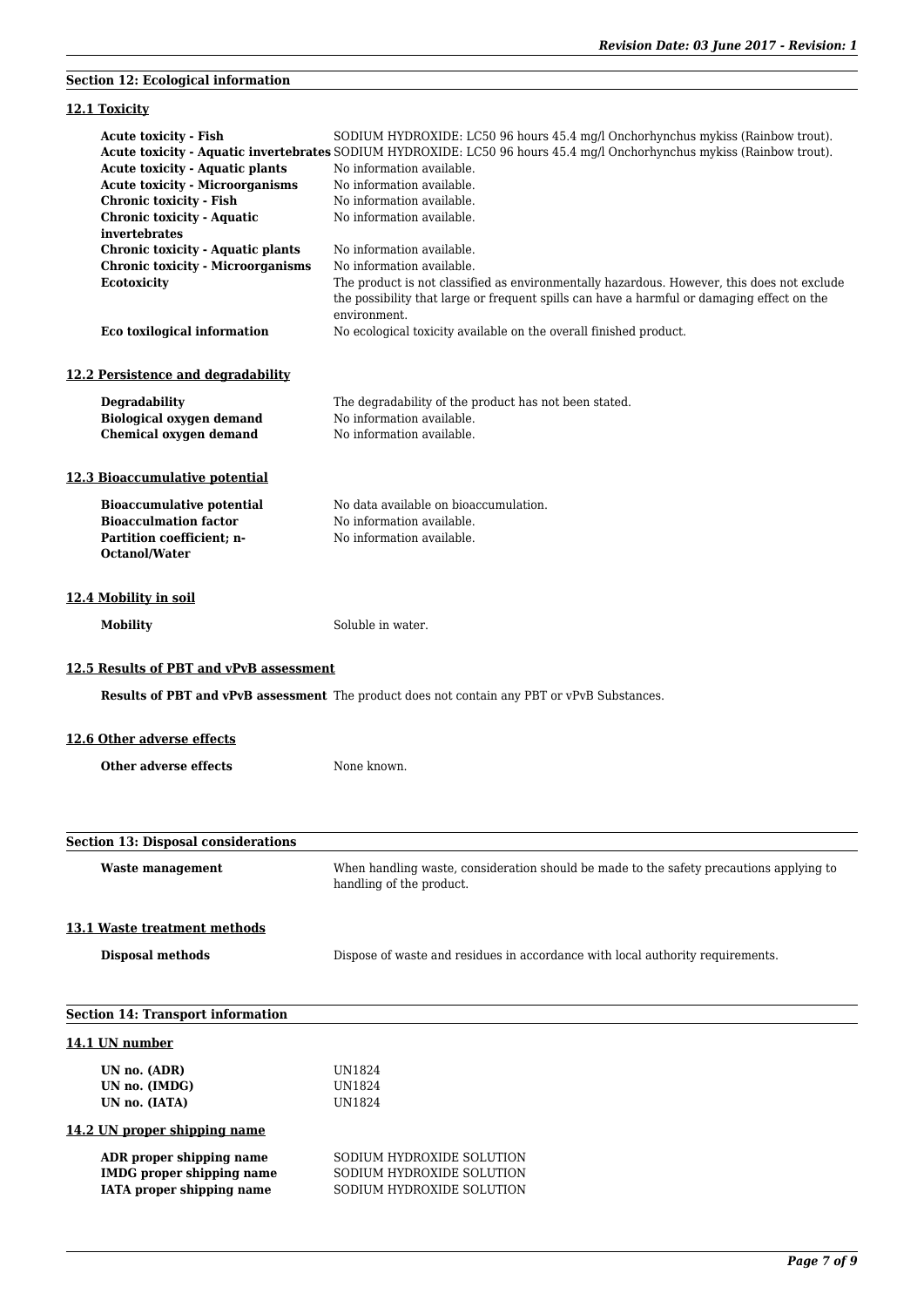# **14.3 Transport hazard class(es)**

| <b>ADR</b> class                  | 8              |
|-----------------------------------|----------------|
| <b>IMDG</b> class                 | 8              |
| <b>IATA</b> class                 | 8              |
| <b>Transport labels</b>           |                |
|                                   |                |
|                                   |                |
|                                   |                |
| 14.4 Packing group                |                |
| ADR/RID/ADN packing group         | П              |
| <b>IMDG</b> packing group         | II             |
| <b>IATA</b> packing group         | II             |
| 14.5 Environmental hazards        |                |
| <b>ADR</b>                        | No             |
| <b>IMDG</b>                       | No             |
| <b>IATA</b>                       | No             |
| 14.6 Special precautions for user |                |
| <b>EMS</b>                        | $F-A$ , $S-B$  |
| <b>Emergency action code</b>      | A <sub>3</sub> |
| Hazard no. (ADR)                  | 80             |
| <b>Tunnel restriction code</b>    | (E)            |
|                                   |                |

# **14.7 Transport in bulk according to annex II of MARPOL73/78 and the IBC code**

**H335** May cause respiratory irritation.<br> **H225** Highly flammable liquid and vap

Not applicable.

# **Section 15: Regulatory information**

|  |  |  | 15.1 Safety, health and environmental regulations/Legislation specific for the substance or mixture |  |
|--|--|--|-----------------------------------------------------------------------------------------------------|--|
|  |  |  |                                                                                                     |  |
|  |  |  |                                                                                                     |  |

| <b>EU</b> legislation             | Regulation (EC) No 1272/2008 of the European Parliament and of the Council of 16<br>December 2008 on classification, labelling and packaging of substances and mixtures,<br>amending and repealing Directives 67/548/EEC and 1999/45/EC, and amending Regulation<br>(EC) No 1907/2006 with amendments. The UN Globally Harmonized System (GHS) Safety<br>Data Sheet format (Annex IV) is implemented as Annex II of REACH EU No 453/2010 of 20th<br>May 2010 amending regulation (EC) No 1907/2006. |
|-----------------------------------|-----------------------------------------------------------------------------------------------------------------------------------------------------------------------------------------------------------------------------------------------------------------------------------------------------------------------------------------------------------------------------------------------------------------------------------------------------------------------------------------------------|
| Approved code of practice         | Workplace Exposure Limits Guidance Note EH40/2005.                                                                                                                                                                                                                                                                                                                                                                                                                                                  |
|                                   | 2016 Code of Practice for the Chemical Agents Regulations in accordance with section 60 of<br>the Safety, Health and Welfare at Work Act 2005 (No. 10 of 2005).                                                                                                                                                                                                                                                                                                                                     |
| <b>Chemical safety assessment</b> | No chemical safety assessment has been carried out.                                                                                                                                                                                                                                                                                                                                                                                                                                                 |

| <b>Section 16: Other information</b> |                                                                                 |  |  |
|--------------------------------------|---------------------------------------------------------------------------------|--|--|
| <b>General information</b>           | This Safety Data Sheet is in accordance with Reach Regulation (EC) No 453/2010. |  |  |
| <b>Revision comments</b>             | This is a first issue.                                                          |  |  |
| <b>Revision date</b>                 | 03 June 2017                                                                    |  |  |
| <b>Revision</b>                      |                                                                                 |  |  |
| Safety data sheet status             | Approved.                                                                       |  |  |
| <b>Hazard statements in full</b>     |                                                                                 |  |  |
| H314                                 | Causes severe skin burns and eye damage.                                        |  |  |
| <b>H315</b>                          | Causes skin irritation.                                                         |  |  |
| H319                                 | Causes serious eye irritation.                                                  |  |  |

Highly flammable liquid and vapour.